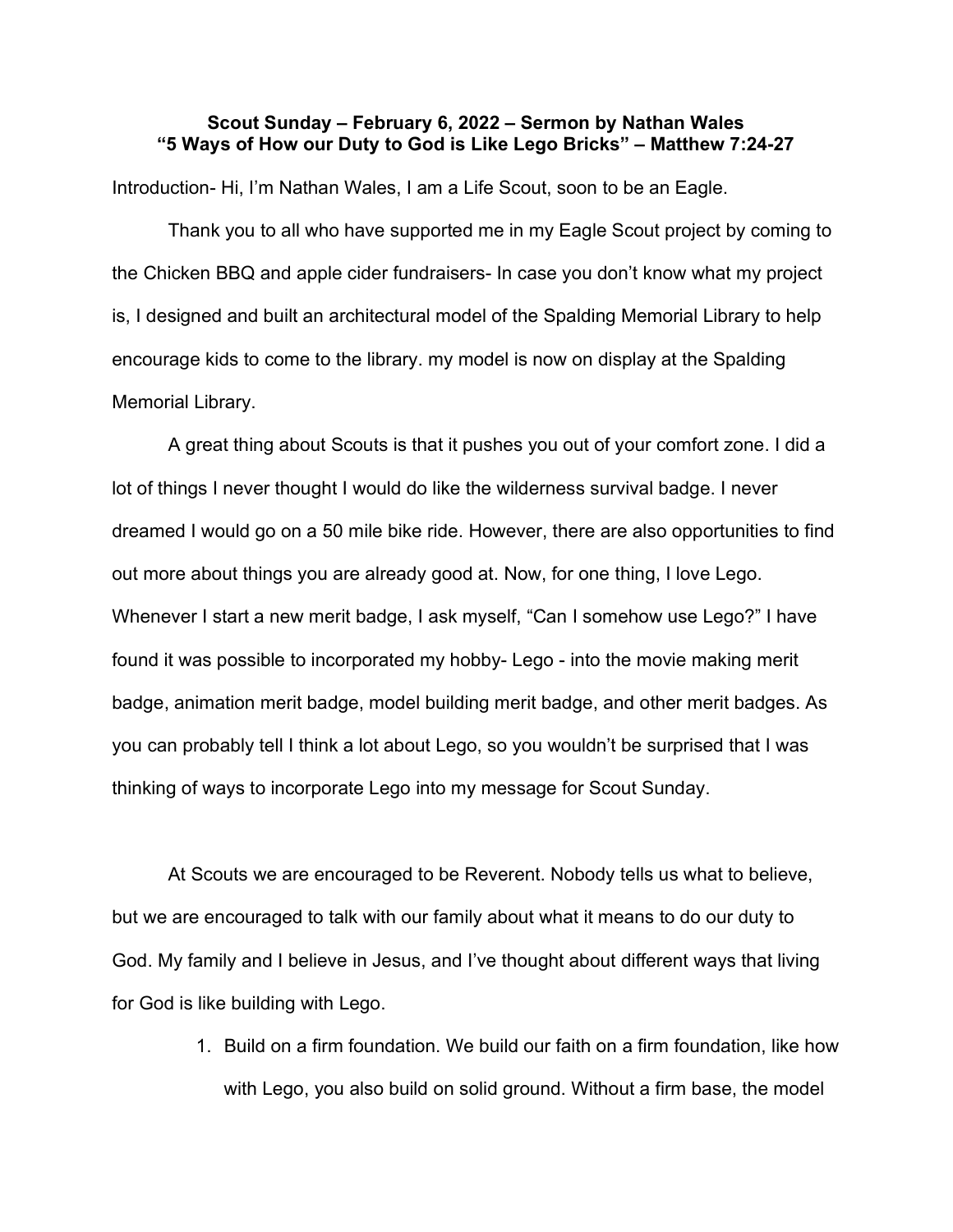will begin to become unstable, and easy to knock over. Be sturdy in your relationship with God, not a wibbly wobbly mess.

- Like the verse that was read, the life that we build needs to have a strong foundation to survive the storms. When we don't, it's like building on sand. It might seem like everything is just fine, but when the storms of life come, we can't hold up under the pressure.
- These are false foundations people try to build their lives on:
- The foundation of wealth.
- The foundation of popularity.
- The foundation of success.
- The foundation of comfort.
- The foundation of pleasure.
- 2. Like Legos, we are designed to connect. . What good is one Lego brick all by itself? And who are we connected with?
	- Like my Gym Coach Travis Barns says, you become the average of the five people you hang around. So if you hang around with dufuses, then you'll act like a dufus.
	- Who is the fool? The fool, or the fool following the fool.
	- Proverbs 12:26 says: The righteous choose their friends carefully, but the way of the wicked leads them astray.
	- Proverbs 13:20 says: Walk with the wise and become wise; associate with fools and get in trouble.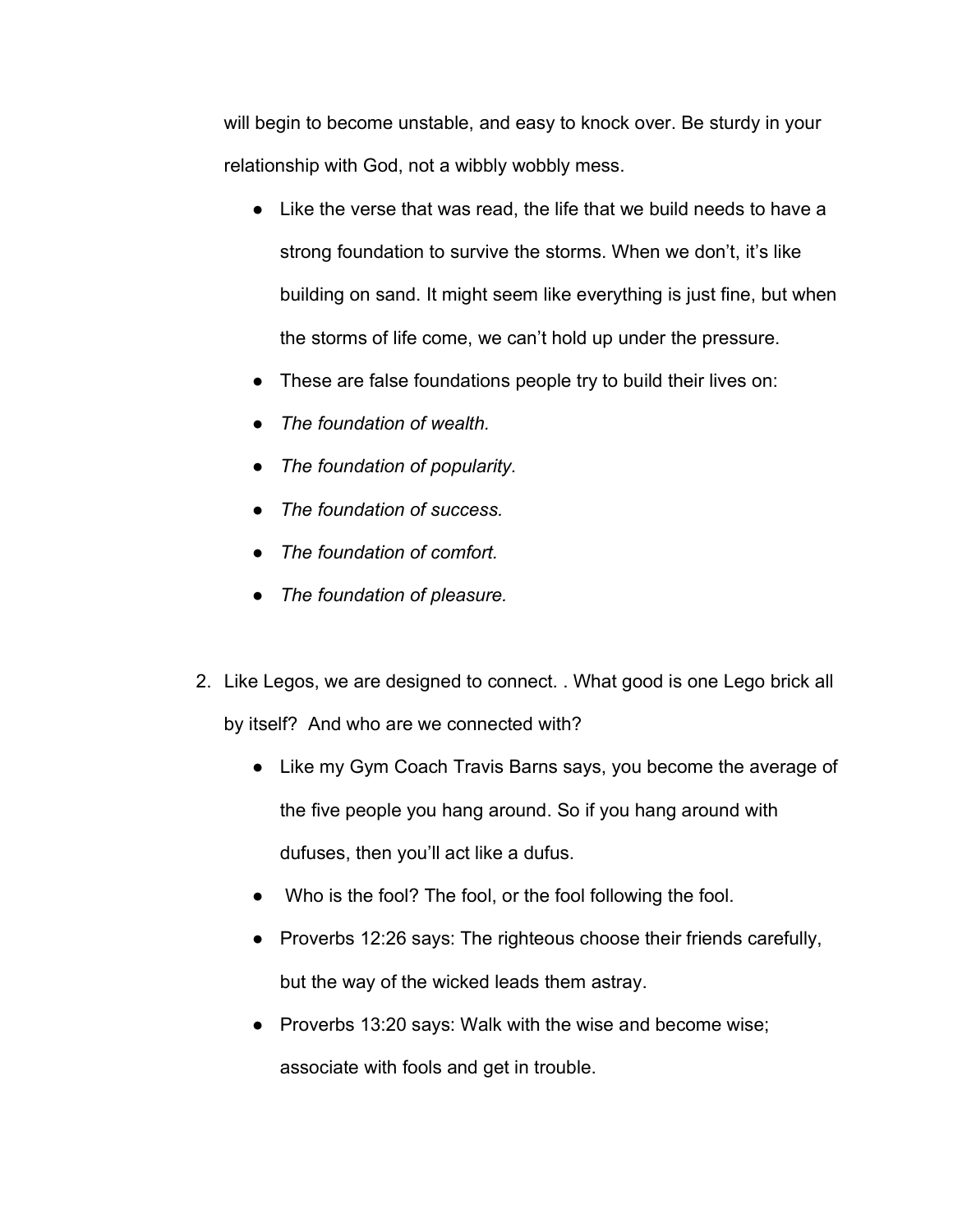- Ben Franklin said, "He who lies down with dogs gets up with fleas."
- 3. Built for Purpose. A project has a design. If there is a set or a pile of bricks, you can follow the directions or if you consider yourself a Master Builder, you can make up your own plan. However, you won't get very far without a plan. When we build according to plan, we're like the original Master Builder -- Jesus Christ.
	- You may think yourself to be insignificant like this little brick up here, but you are made in the image of God and God has a certain place for you.
	- Our lives will go better if we live according to the plan He has for us.
	- It's possible to rebel against His plan. We might even enjoy "the pleasures of sin for a season." However, in the long run, we will be truly happy if we live according to His plan.
	- Jeremiah 29:11 For I know the plans I have for you," declares the LORD, "plans to prosper you and not to harm you, plans to give you hope and a future." God has a plan for each one of us.
	- Romans 8:28 And we know that in all things God works for the good of those who love him, who have been called according to his purpose.
- 4. Fake vs. the real deal. Parents and grandparents: if you have a loved one who has Lego on their wish list, don't be duped into buying what the real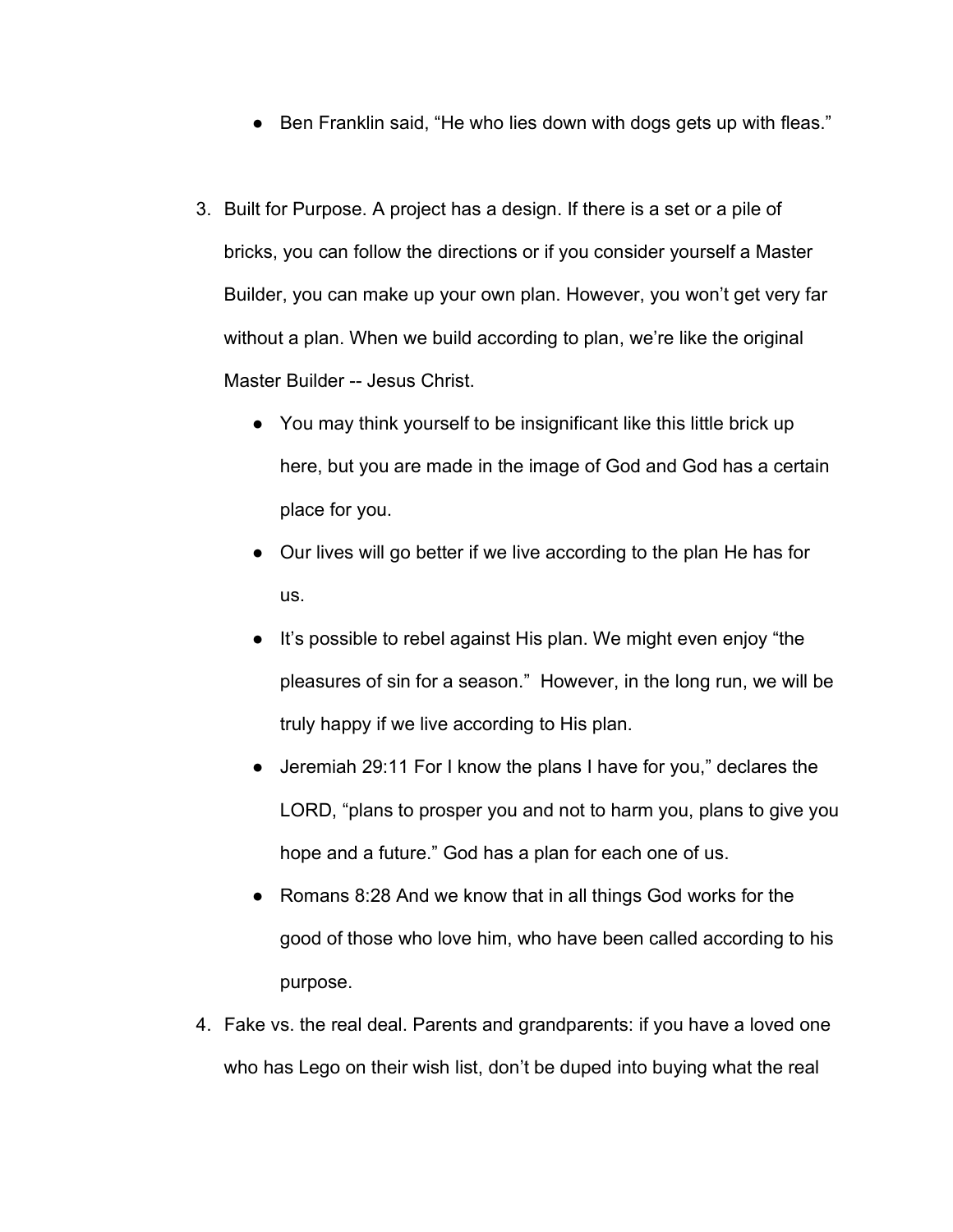Lego aficionado calls "FAGO" (short for fake Lego). It will have a pretty box, and it will be a lot cheaper, but the bricks don't stick together as well and aren't as well made. It's one of those things where you get what you pay for.

- There is no substitute for the "real deal" . There is real happiness and counterfeit happiness. people who don't know God try to fill that void with worldly things like alcohol. In Lego, you can try to use- "Fagos" to replace the more authentic and better brand.
- 1 Cor. 3. 10 God, in his kindness, has taught me how to be an expert builder. I have laid the foundation and Apollos has built on it. But he who builds on the foundation must be very careful. 11 And no one can ever lay any other real foundation than that one we already have—Jesus Christ. 12 But there are various kinds of materials that can be used to build on that foundation. Some use gold and silver and jewels; and some build with sticks and hay or even straw! 13 There is going to come a time of testing at Christ's Judgment Day to see what kind of material each builder has used. Everyone's work will be put through the fire so that all can see whether or not it keeps its value, and what was really accomplished. 14 Then every workman who has built on the foundation with the right materials, and whose work still stands, will get his pay. 15 But if the house he has built burns up, he will have a great loss. He himself will be saved, but like a man escaping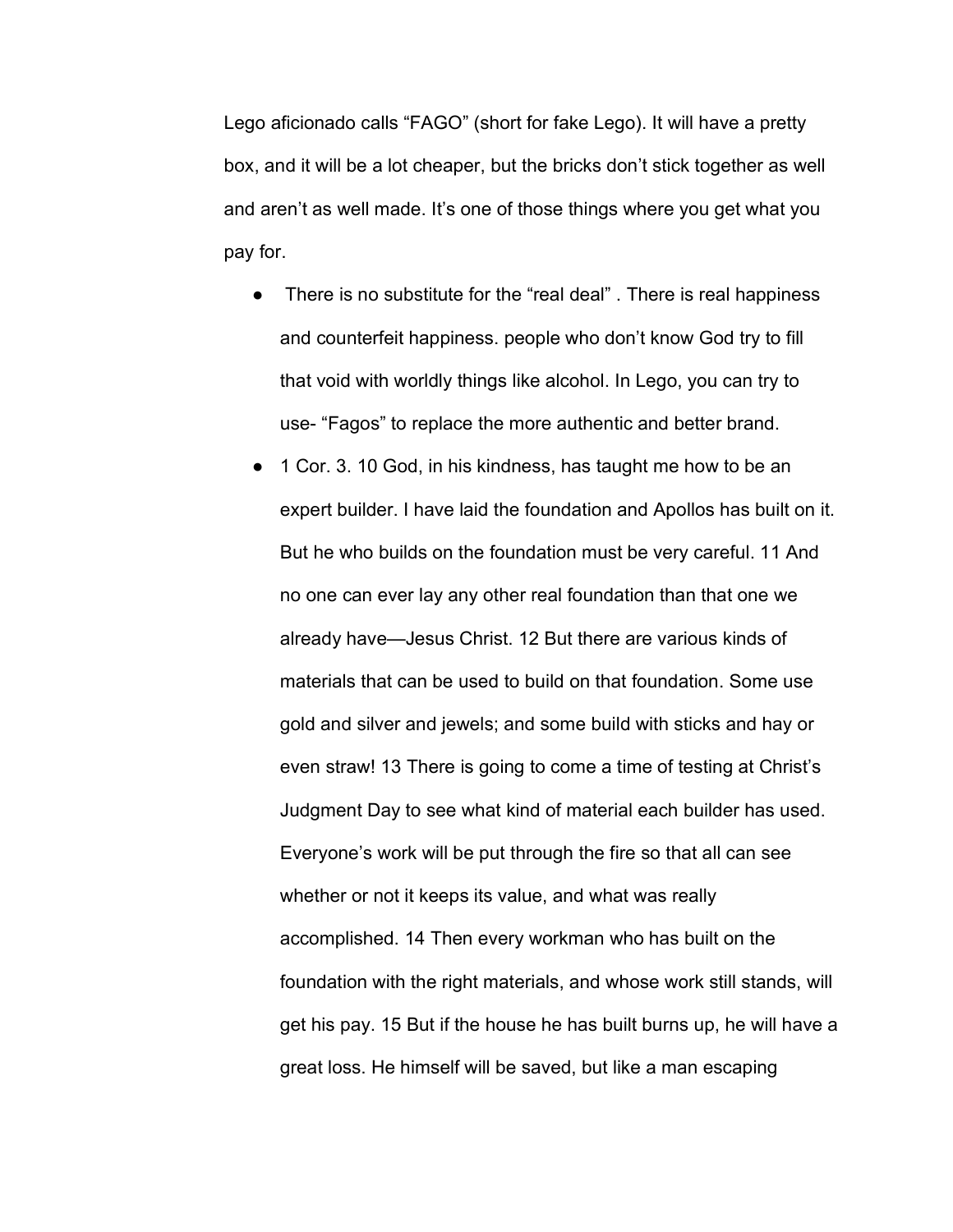through a wall of flames.16 Don't you realize that all of you together are the house of God, and that the Spirit of God lives among you in his house? 17 If anyone defiles and spoils God's home, God will destroy him. For God's home is holy and clean, and you are that home.

- 5. There is a logical sequence of steps. God has a special plan for us, and we can't skip ahead of his plan. With a Lego set, you can't skip from bag one to bag five, you have to follow the process, each single thing or event building off one another.
	- No shortcuts to obedience to God.
	- The Bible teaches that there is a progression. A man named Nicodemus came to Jesus with all kinds of questions. Jesus said, in a sense, "First things first." He told him, you must be born again"
	- Hebrews chapter six tells of the "foundation of repentance." Repentance means to "change our minds" about the things we are doing that are wrong. There are times when we look at ourselves and we are going in the wrong direction. To repent means to turn around and go in the other direction.
	- We need to put first things first. In our everyday life there are priorities, like schoolwork before relaxation, or real food before dessert.